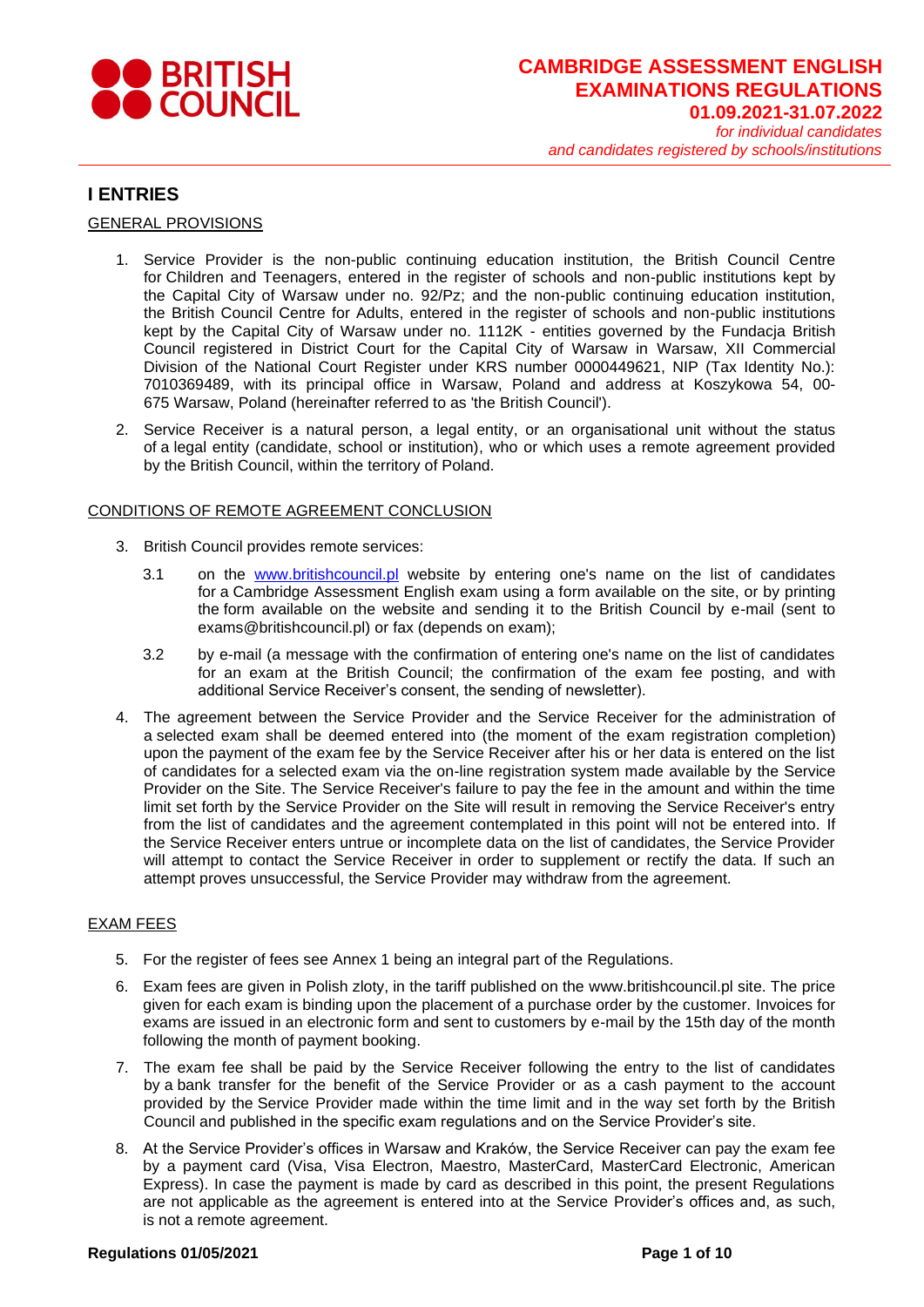

9. The Service Receiver who paid the exam fee but failed to enter his or her name on the list of candidates within the time limit indicated for registration shall be entitled to full reimbursement of the exam fee. In this case no exam administration agreement is entered into between the Service Receiver and the Service Provider.

#### REGISTRATION – GENERAL PROVISIONS

- 10. The number of places for computer-based tests is limited.
- 11. If the number of candidates registered in a British Council Exam Centre does not meet the minimum required by the British Council and Cambridge Assessment English, the British Council will:
	- 11.1 conduct the exam in another British Council Exam Centre (where possible),
	- 11.2 register the candidates for a subsequent session of their choice,
	- 11.3 reimburse the fees to the candidates.

The decision whether to sit the examination in another centre, apply for reimbursement or register for a subsequent session rests with the candidate.

12. Registration for the selected examination session after the registration deadline is possible for paperbased sessions only within the administration potential of a given British Council Exam Centre and is not carried out via the online registration system. In order to register after the registration deadline, please contact the examination center. Registration after the registration deadline will incur additional fees specified in the Annex 1*.*

#### REGISTRATION - INDIVIDUAL CANDIDATES

- 13. Candidates who wish to register for Cambridge Assessment English exams in a British Council Examination Centre in Poland for open sessions in the period 01.09.2021 -31.07.2022 should:
	- 13.1 enter their personal data into the candidates' on-line database in EntryNet the British Council on-line registration system on [www.britishcouncil.pl,](http://www.britishcouncil.pl/) by the [registration deadlines](http://examfinder.britishcouncil.pl/) stated there.
	- 13.2 deposit the required fee according to the instructions on EntryNet no later than **5 calendar days** after registering for the test, where the first day is the day of registration. However, candidates who register in the last days of registration should deposit the required fee no later than the day following the registration deadline for the test. Exam fees are given in Annex 1 to the Regulations.
	- 13.3 the documents mentioned above are available on [www.britishcouncil.pl](http://www.britishcouncil.pl/) and in all British Council Examination Centres.
- 14. Candidates will receive an e-mail with confirmation that their data was successfully added to the on-line database in British Council EntryNet, information about the exam, the fee for the service, information about the method of payment of the examination fee and the deadline by which payment should be made in order for the Service Receiver's record not to be removed from the candidates' list. Candidate, who did not receive such a message, is obliged to contact the Examination Center within 2 working days from the date of registration. Candidates are not required to submit a proof of payment. After the payment has been recorded on the British Council's account, candidates will receive a second e-mail with confirmation of registration and information about when they will receive their individual examination timetables with exam dates and venue addresses (*Confirmation of Entry*). This message should be kept until a third e-mail with the *Confirmation of Entry* is delivered.
- 15. Candidates who do not observe the procedures stated in points 13.1 and 13.2. will not be registered for Cambridge examinations of their choice and their personal data will be deleted from the candidates' database in EntryNet.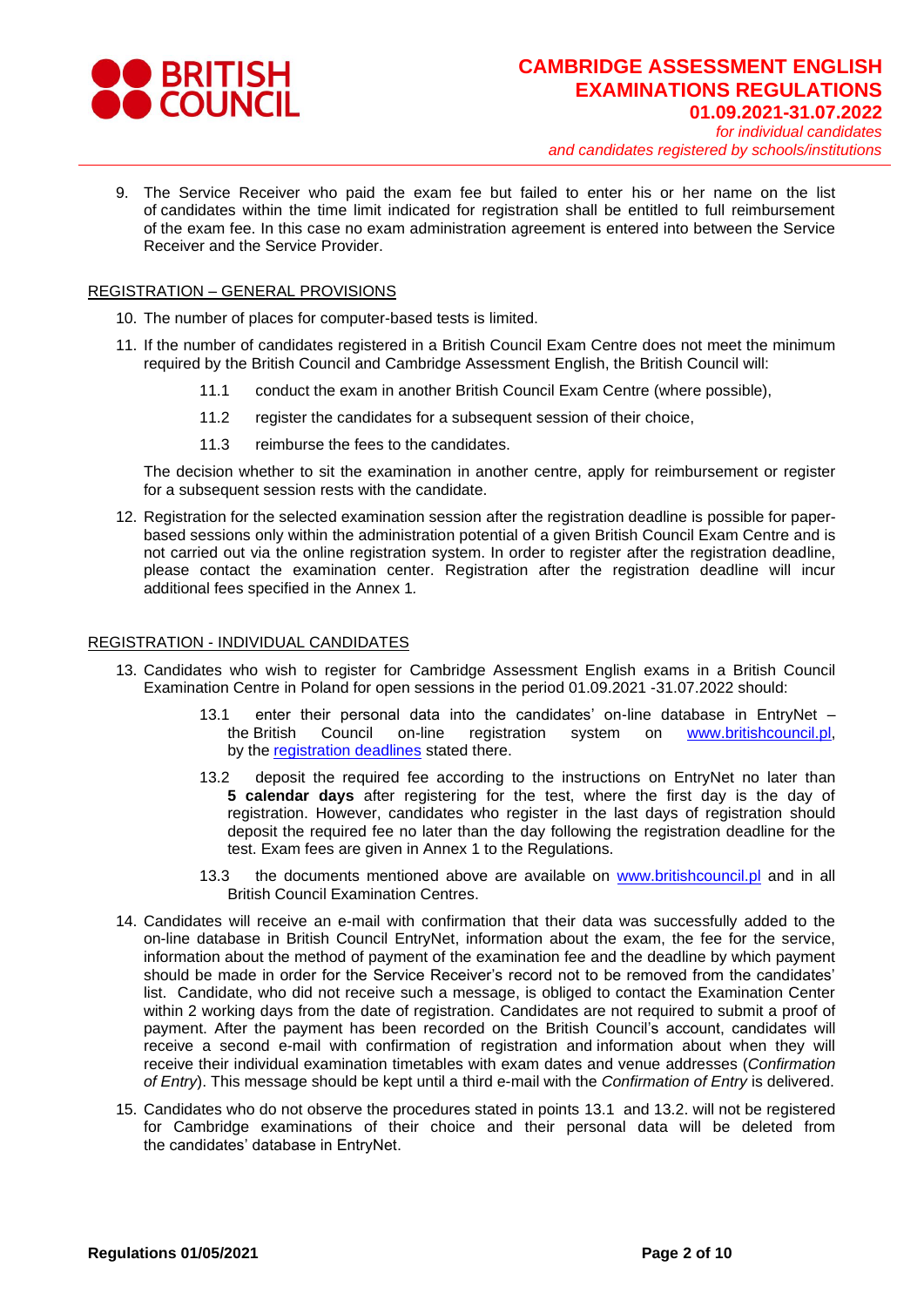

## REGISTRATION - CANDIDATES REGISTERED BY SCHOOLS/INSTITUTIONS

- 16. Candidates registered by schools/institutions for Cambridge Assessment English examinations in either open or closed sessions in a British Council in Poland exam centre complete registration formalities through the schools/institutions that will provide them with:
	- information about British exams offered by the British Council,
	- registration deadlines,
	- the exam fees and methods of payment,
	- the candidate's individual examination timetable with exam dates and venue addresses (*Confirmation of Entry*).
- 17. Candidates should inform the person responsible for the organisation of Cambridge Assessment English examinations at the school/institution of their wish to sit the exam at the time indicated by that school/institution.

# **II REFUNDS AND OTHER CHANGES**

## TERMS AND CONDITIONS OF REFUNDS

- 1. A refund of the examination fee is possible under the following conditions only:
	- 1.1 The Service Receiver being a natural person who has paid the exam fee as set forth in Section I and thus entered into a remote agreement with the Service Provider may withdraw from the agreement without giving reasons within 14 days from the date the agreement for the administration of a selected Cambridge exam was entered into (from the moment of the exam registration completion, which is the date of payment). This right does not apply to the Service Receivers for whom the service was provided in full by the Service Provider.
	- 1.2 If an application to withdraw the examination fee is submitted before close of registration.
	- 1.3 If the candidate was absent during the examination:
		- 1.3.1 for medical reasons, on condition that the period of absence covers the date of the written test,
		- 1.3.2 because of the death of a close relative, on condition that the death occurred no more than 30 days before the date of the written test for which the candidate was registered. Close relatives are spouses, common-law partners, siblings, ascendants, descendants, in-laws, sons-in-law, daughters-in-law, stepparents, stepchildren, adopted children and adoptive parents,
		- 1.3.3 because of the death of the candidate.

#### REQUIRED DOCUMENTS

2. In the case of withdrawal described in point 1.1. the candidate or the person/institution that submitted the fee on behalf of the candidate, should contact the British Council Exam Centre by the stated deadline and submit the proof of payment, a [request form](https://www.britishcouncil.pl/sites/default/files/refund_form_2022_cambridge_ep_final.pdf) and the following withdrawal declaration:

I/We(\*) hereby declare my/our(\*) withdrawal from the agreement for the provision of the following service: \*\*

- Consumer's name (consumers' names)
- Consumer's (consumers') address
- Consumer's signature (consumers' signatures) (only if the paper form is sent)
- Date:
- \* Please cross out if not applicable \*\* Please state the name of the exam
- 3. In the case of withdrawal described in point **1.2.** the candidate or the person/institution that submitted the fee on behalf of the candidate, should contact the British Council Exam Centre by the deadline stated

<sup>-</sup> Date of the agreement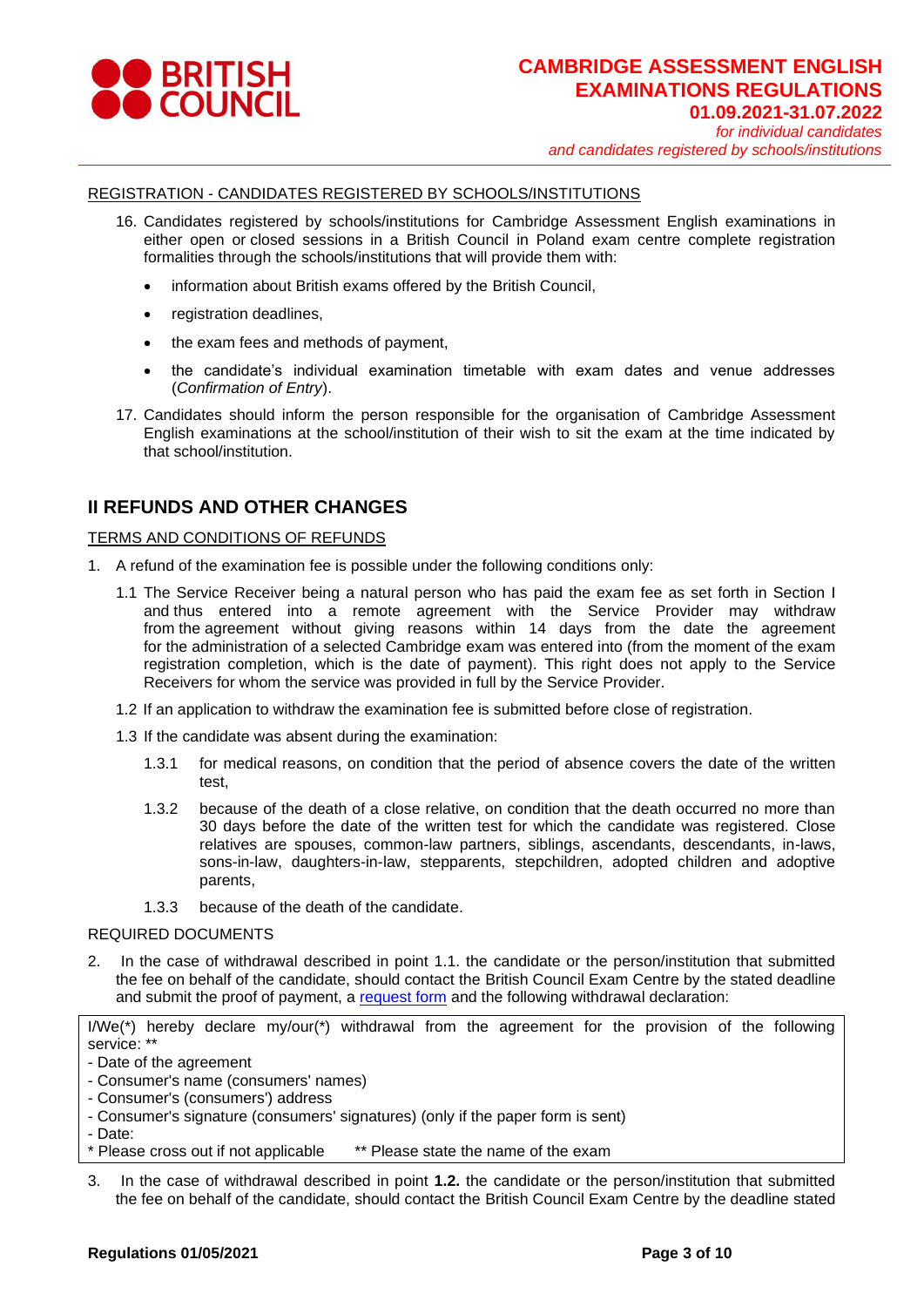

in points 1.1 and 1.2 and submit a [request form,](https://www.britishcouncil.pl/sites/default/files/refund_form_2022_cambridge_ep_final.pdf) indicating the chosen form of refund, together with a proof of payment.

- 4. In the case of absence described in point **1.3.1.** the candidate or the person/institution that submitted the fee on behalf of the candidate, should submit a medical statement (which can be issued on a British Council [template\)](https://www.britishcouncil.pl/sites/default/files/zwolnienie_lekarskie_medical_certificate_2021_pl_gb_ep_final.pdf), a [request form](https://www.britishcouncil.pl/sites/default/files/refund_form_2022_cambridge_ep_final.pdf) indicating the chosen form of refund and a proof of payment.
- 5. In the case of absence described in point **1.3.2.** the candidate or the person/institution that submitted the fee on behalf of the candidate should submit a copy of the death certificate, a [request form](https://www.britishcouncil.pl/sites/default/files/refund_form_2022_cambridge_ep_final.pdf) indicating the chosen form of refund and a proof of payment.
- 6. In the case of absence described in point **1.3.3.** the beneficiary or the person/institution that submitted the fee on behalf of the candidate should submit a copy of the death certificate, a [request form](https://www.britishcouncil.pl/sites/default/files/refund_form_2022_cambridge_ep_final.pdf) indicating the chosen form of refund and a proof of payment.
- 7. All documents mentioned above are available on [www.britishcouncil.pl,](http://www.britishcouncil.pl/) at all British Council Examination Centres and from the representative of the registering institution.
- 8. The documents mentioned in points 4,5 and 6 should be submitted, together with a proof of payment (copy of payment slip), to the examination centre where a candidate was registered for the exam **not later than two weeks after the written test the candidate was registered for**. After this time the refund will not be processed.
- 9. A full or partial refund can be made in the following ways (in accordance with conditions of refunds stated above):
	- 9.1 bank transfer;
	- 9.2 an exam voucher which will cover the whole or part of the examination fee in a subsequent exam session within two years from the date of issue. A voucher may be used to register for a different exam than the one the candidate was originally registered for. A voucher cannot be used to register any person other than the candidate who is entitled to the refund. A voucher can be used only in British Council Examination Centres in Poland. The candidate is obliged to cover the difference between the voucher value and the exam fee listed in the current register of fees.
- 10. The candidate or the person/institution that submitted the fee on behalf of the candidate is entitled to a refund under the conditions stated below:
	- 10.1 In the case of withdrawals described in point **1.1** a refund of 100% of the submitted fee in the form of a voucher or bank transfer.
	- 10.2 In the case of withdrawals described in point **1.2**:
		- 10.2.1 a refund of 100% of the submitted fee in the form of a voucher,
		- 10.2.2 a refund of 80% of the submitted fee in the form of a bank transfer.
	- 10.3 In the case of absence indicated in points **1.3.1** and **1.3.2**:
		- 10.3.1 a refund of 80% of the submitted fee in the form of a voucher,
		- 10.3.2 a refund of 60% of the submitted fee in the form of a bank transfer.
	- 10.4 In the case of absence indicated in point **1.3.3.** the beneficiary or the person/institution that submitted the fee on behalf of the candidate is entitled to a refund of 100% of the submitted fee in the form of a bank transfer.

The choice of the form of refund rests with the person entitled to the refund or the beneficiary. The choice of the form of refund is binding as confirmed on the submitted [request form.](https://www.britishcouncil.pl/sites/default/files/refund_form_2022_cambridge_ep_final.pdf) The fact that the voucher has not been used within the specified time limit does not constitute a basis for obtaining a refund of the voucher.

- 11. Refunds by bank transfer will be made within 30 days of the receipt of the full set of correctly completed documentation, together with proof of payment, by the British Council.
- 12. Vouchers will be issued within 30 days of the receipt of the full set of correctly completed documentation, together with proof of payment, by the British Council. Vouchers can be issued either in electronic or paper form – the choice to be made by the person entitled to the refund.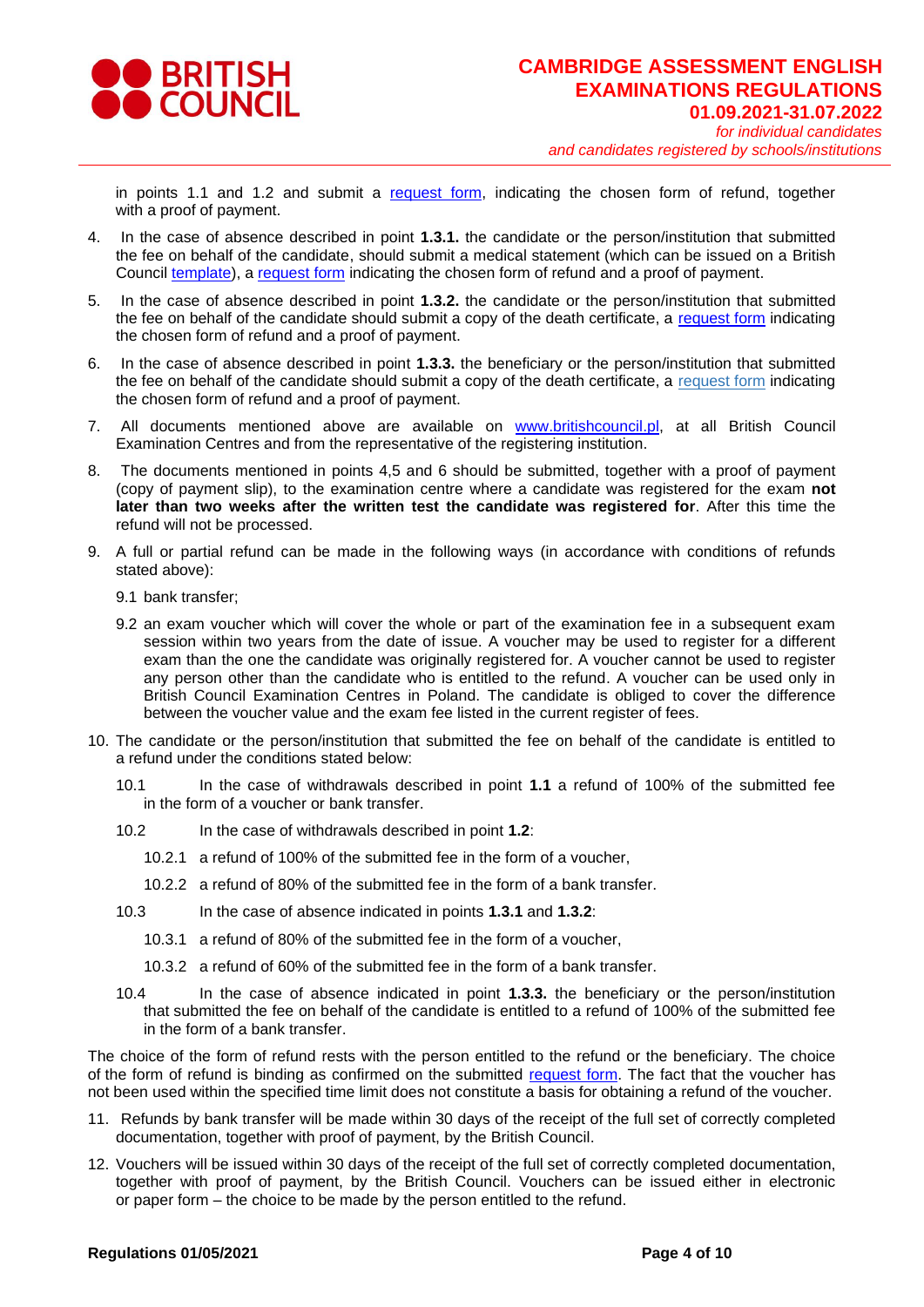

### OTHER CHANGES

- 13. On close of registration:
	- 13.1 fees cannot be transferred from one exam to another,
	- 13.2 fees cannot be transferred to subsequent sessions,
	- 13.3 candidates cannot change the Centre in which they wish to sit the examination,
	- 13.4 candidates cannot change the date of the written or the listening parts of their exam and, in the case of closed sessions for institutions, the date of the speaking part of the exam as well,
	- 13.5 change of the speaking test date is possible only within the administration potential of the given British Council Exam Centre, on condition that the speaking test is conducted more than once within an exam session. Candidates can apply for a change of the date of the speaking test in the case of:
		- 13.5.1 the candidate's illness
		- 13.5.2 important family events
		- 13.5.3 business trips
		- 13.5.4 circumstances beyond the candidate's control
		- 13.5.5 university exams during the course of study
		- 13.5.6 school trips
		- 13.5.7 pre-paid holidays organised by a travel agency.

#### **All the above cases should be supported by relevant documentation.**

- 14. Candidates who cannot attend the speaking test on the date set by the British Council Examination Centre for reasons listed above are requested to contact their examination centre immediately and deliver the following:
	- 14.1 the relevant document mentioned above,
	- 14.2 their individual examination timetable (*Confirmation of Entry*).
- 15. Every change to the date of the speaking test carries an additional fee. For the register of fees see Annex 1*.*

# **III SPECIAL ARRANGEMENTS**

1. The British Council ensures equal opportunities to all candidates, including persons with special needs. Special arrangements can be provided for paper-based examinations under the conditions stated below. For technical reasons special arrangements for computer-based exams are not on offer.

2. Disabled candidates:

2.1 Candidates who require special arrangements (e.g. candidates with hearing or visual difficulties) are asked to report this fact when entering their personal data into EntryNet or, if registering through a school/institution, when signing up on the Block Entry Form. Relevant supporting documentation (a medical certificate and a [form](https://www.britishcouncil.pl/sites/default/files/internal_sa_form_gb_16_09_2020_ep_final.pdf) completed and signed by the candidate) have to be submitted to the British Council Exam Centre **2 weeks before** the registration deadline or to the representative of the school/institution before the registration documents are submitted to the British Council Exam Centre.

2.2 If an institution wishes to register a group of disabled candidates, it should contact their examination centre two weeks before the registration deadline for a chosen exam session, in order to discuss exam arrangements.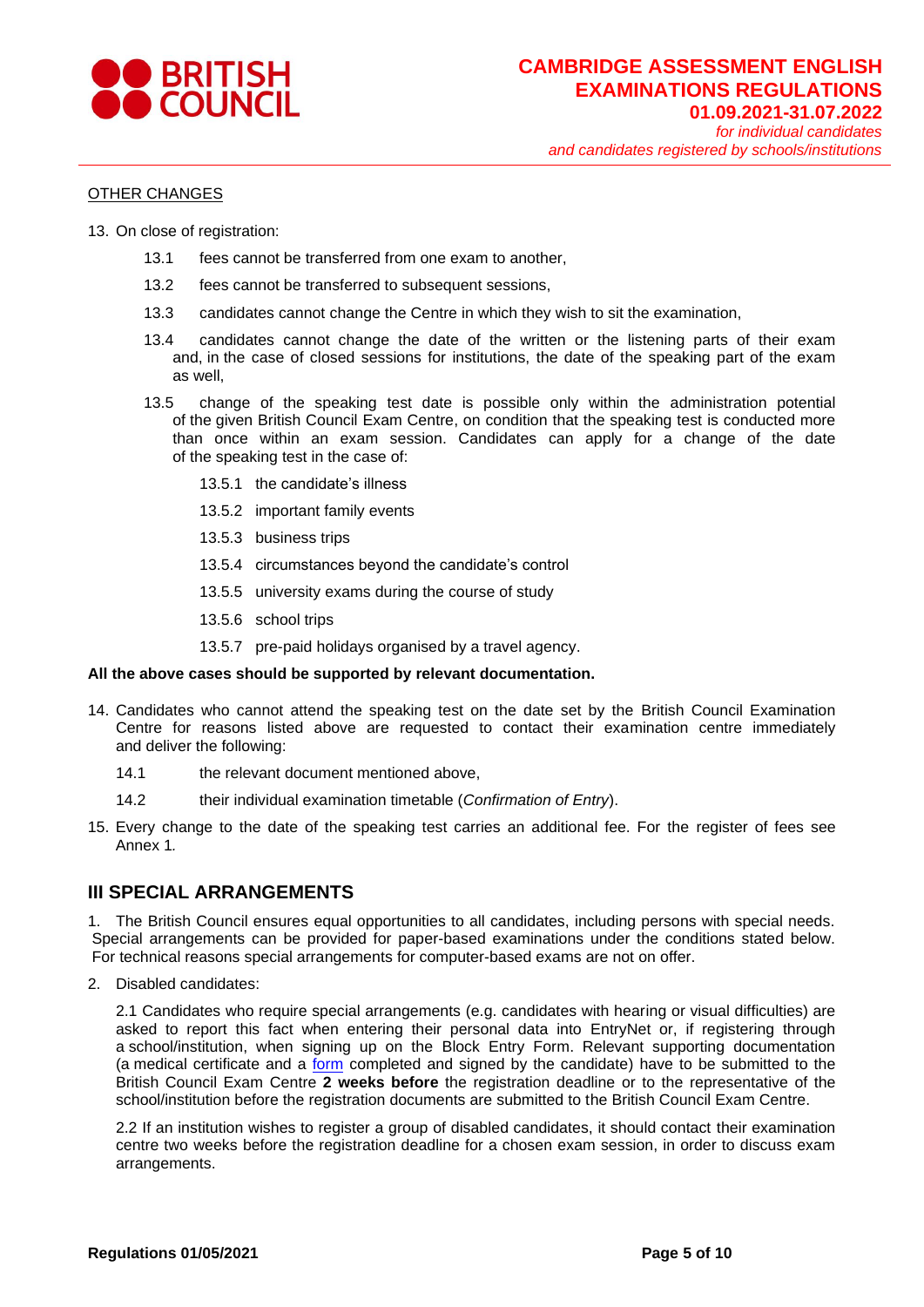

3. Candidates with dyslexia, dysgraphia or dysorthographia:

3.1 Candidates applying for extra time for the written parts of the examination because of dyslexia, dysgraphia or dysorthographia are asked to report this fact when entering their personal data into EntryNet or, if registering through a school/institution, when signing up on the *Block Entry Form*. The following supporting documentation should be delivered to the British Council Exam Centre before the registration deadline or to the representative of the school/institution before the registration documents are submitted to the British Council Examination Centre:

- 3.1.1 a report provided by a fully qualified educational, clinical or chartered psychologist stating details of the degree of dyslexia, dysgraphia or dysorthographia,
- 3.1.2 a [form](https://www.britishcouncil.pl/sites/default/files/internal_sa_form_gb_16_09_2020_ep_final.pdf) completed and signed by the candidate. The form is available on [www.britishcouncil.pl,](http://www.britishcouncil.pl/) at all British Council Examination Centres and from the representative of the registering institution.

4. No documents regarding special arrangements will be taken into consideration after deadline. Missing the deadline may result in our inability to conduct the exam session on the agreed date or in the lack of possibility to provide suitable arrangements during exam session.

Candidates who reported their needs when entering their personal data into EntryNet but who did not submit the relevant documentation by the deadline, will not be entitled to special arrangements.

# **IV EXAM ARRANGEMENTS**

- 1. Exam dates in open sessions are available on [www.britishcouncil.pl.](http://www.britishcouncil.pl/) Additional dates of closed sessions for candidates registered by schools/institutions are available from the school's/institution's representatives.
- 2. Individual session timetables will be included in the *Confirmations of Entry* issued to candidates.
	- **2.1. Individual candidates** will receive their *Confirmations of Entry* by e-mail. Candidates who do not receive their *Confirmations of Entry* by the date stated in the e-mail confirming their registration for the exam must contact the British Council Exam Centre with which they registered for the examination immediately. Candidates who missed their exam because they had not received their *Confirmation of Entry* and did not report this fact to their examination centre are not entitled to a refund on this account.
	- **2.2. Candidates registered by schools/institutions** will receive their *Confirmations of Entry* through the school/institution that registered them for the exam. Candidates who do not receive their *Confirmations of Entry* 7 days prior to the first part of the exam, in case of paper-based examinations, or 3 days prior to the first part of the examination, in case of computer-based examinations, are asked to contact their registering school/institution immediately. Candidates who missed their exam because they had not received their *Confirmation of Entry* and did not report this fact to their school/institution or the examination centre are not entitled to a refund on this account. Attention: speaking part of the exam might be about 7-10 days prior to the written part or up to 3 days afterwards.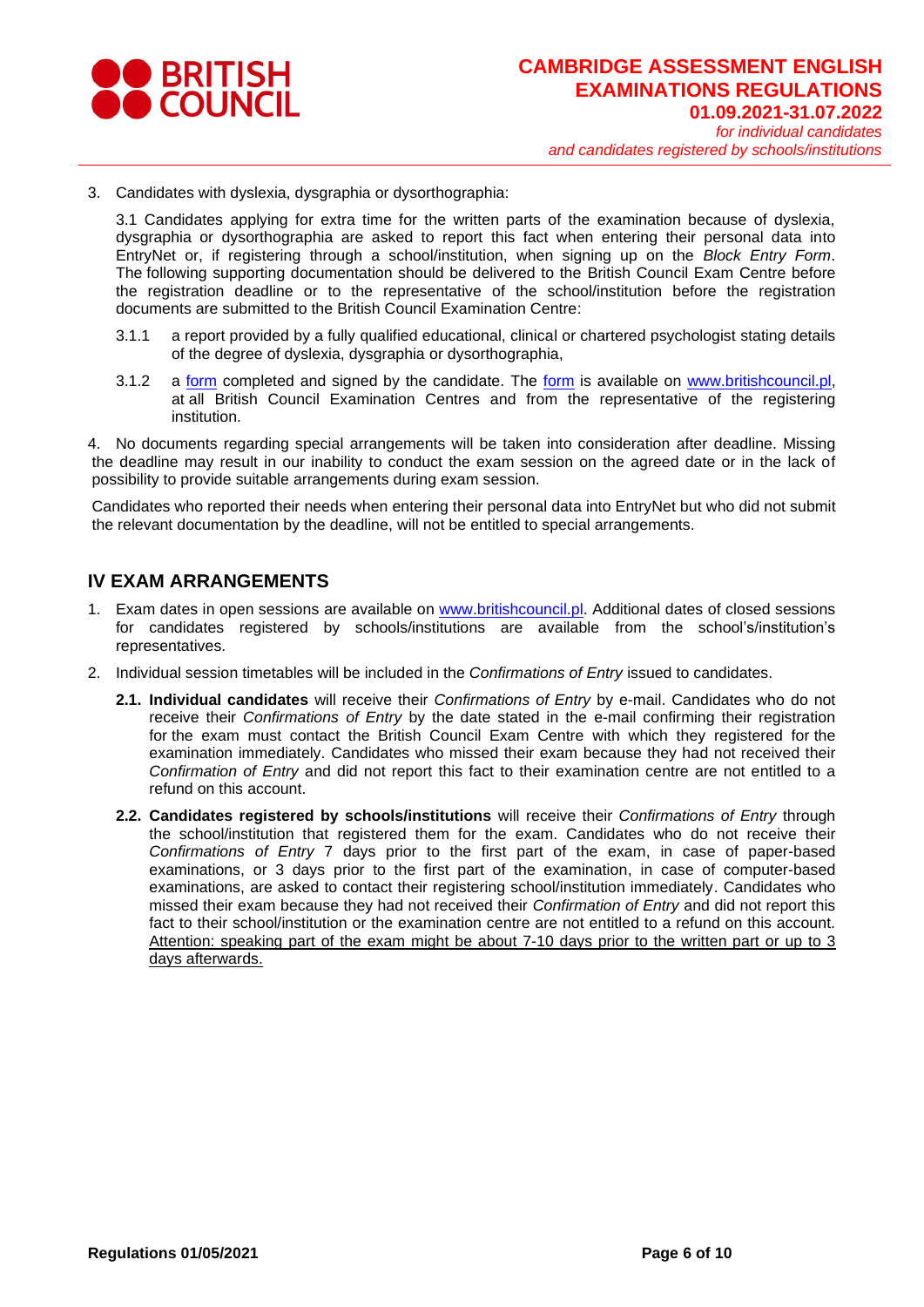

- 3. For each part of the exam candidates should:
	- **arrive on time as specified in the** *Confirmation of Entry* (latecomers will not be allowed into the exam room);
	- **bring a valid identity document non-electronic version** (with a recent photo) candidates with no ID or with invalid ID will not be able to sit the exam and are not entitled to a refund of the exam fee. The following types of ID are accepted: passport, European Union ID card or driving licence, signed and stamped school ID **(only for candidates who have not reached maturity)**.
	- **bring their individual examination timetable with exam dates and venue addresses** (*Confirmations of Entry);*
	- **bring a pen, pencil eraser and sharpener** (in case of paper-based exams).
- 4. The speaking test may be recorded as part of Cambridge Assessment English's quality control procedures.
- 5. **Candidates are not allowed to take any electronic items, including mobile phones and watches, into the exam room or access them during breaks.** Failure to observe these regulations will result in disqualification. In that case we advise you not to bring mobile phones and any valuable items to the exam venue. If there is any urgent need to bring in the mobile phone or watch to the exam, your phone or watch will be collected and kept outside the examination room and stored in the area provided by the venue supplier.
- 6. For the speaking part of the exam, candidates are matched in pairs by the staff of the British Council Examination Centre. In some cases, allowed by Cambridge Assessment English, candidates may be asked to take the speaking test in a group of three and they are obliged to accept this decision.
- 7. All candidates sitting B2 First (except for 'for schools' version of these exam), C1 Advanced and C2 Proficiency will be required to have their photograph taken on the day of their test. Photos will be made available on the Results Verification Service website along with candidates' test results. Access to the service will be granted by the candidates who wish their results to be verified. If a candidate (or their legal guardian) does not give written consent to their photo being taken, they will not be allowed to take the exam. If the candidate has already taken some components of the exam, their result will not be released.
- 8. In performing all activities related to the implementation of the agreement, the British Council complies with the laws and guidelines in force at the given place and time in securing and protection of children and adults with special needs and the principles of the UK legislation (Children Act 1989) and The United Nations Convention on the Rights of the Child (to the extent that those provisions are not directly applicable in Poland), as well as the British Council Child Protection Policy.
- 9. All candidates are required to observe sanitary regulations set by British Council and exam venue supplier. Sanitary regulations are sent by e-mail after sending Confirmation of Entry.

# **V COMPLAINTS**

1. All comments concerning the conduct of the examination should be given by the candidate to the supervisor/test administrator immediately after the examination (in the case of the listening test all comments should be reported at the beginning of the test, after hearing the introductory recording) and also in writing (by e-mail or in person) to the British Council Examination Centre staff no later than five days (in case of paper-based exams) or one day (in case of computer-based exams) after the relevant part of the examination. Information on how to submit comments can be found on [www.britishcouncil.pl.](http://www.britishcouncil.pl/)

2. The Service Receiver may ask questions, give opinions or lodge complaints concerning the Service Provider and the services it provides by using the contact details available on [www.britishcouncil.pl.](http://www.britishcouncil.pl/) The Service Provider shall address all opinions, questions or complaints from the Service Receivers within five working days of their receipt.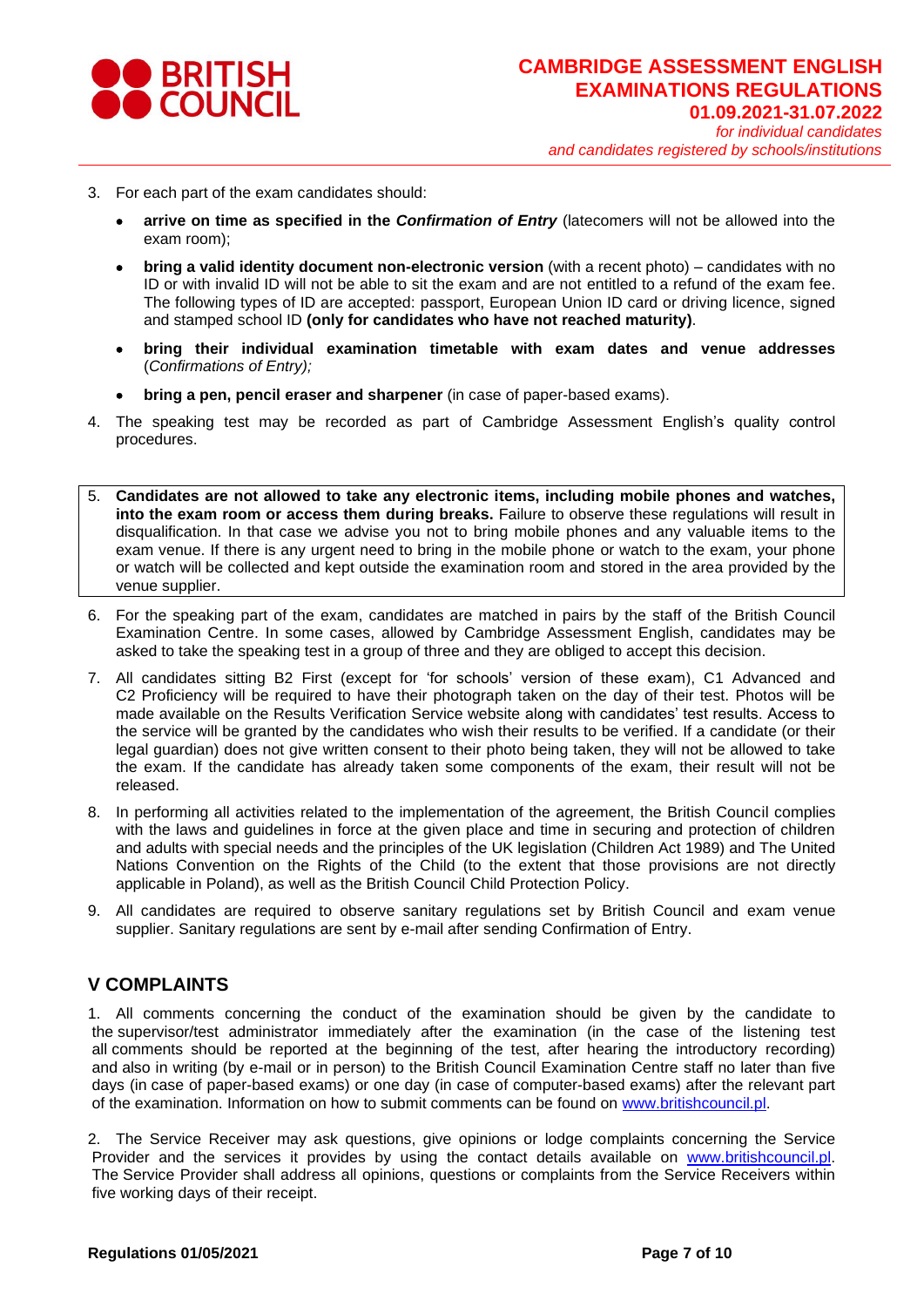

## **VI RESULTS AND CERTIFICATES**

- 1. Results in the electronic form are available:
	- approximately 4-6 weeks after the conclusion of the exam session in the case of paper-based examinations (detailed information is given in the *Confirmation of Entry*);
	- approximately 2 weeks after the conclusion of the exam session in the case of computer-based examinations (detailed information is given in the *Confirmation of Entry*).
- 2. Statements of Results are available on Cambridge Assessment English website [https://candidates.cambridgeenglish.org.](https://candidates.cambridgeenglish.org/) Candidates will receive their login details (enabling them access to this website) as well as the date of the release of results in their *Confirmations of Entry*.
- 3. The registering institution will receive access to its candidates' results on Cambridge Assessment English website: [https://preparationcentres.cambridgeenglish.org.](https://preparationcentres.cambridgeenglish.org/)
- 4. Information about results is not provided by e-mail or over the phone.
- 5. Exam papers are marked in Cambridge and are the property of Cambridge Assessment English. Cambridge Assessment English does not make these accessible to candidates, schools or examination Centres and does not give feedback on the candidates' performance in the exam. All available information is provided on the Statement of Results.
- 6. Results enquiries should be submitted to the British Council Examination Centre where candidates registered for their exam **by the deadlines stated in the candidates'** *Confirmations of Entry*. Cambridge Assessment English offers two forms of results enquiries:
	- 6.1. STAGE I clerical re-check of the points obtained by a candidate (this stage is compulsory prior to proceeding to stage two),
	- 6.2. STAGE II full re-mark of the candidate's examination papers with the exception of the speaking test.

Both services are chargeable. Fees can be found in Annex 1 - *Fees 01.09.2021-31.07.2022 – individual candidates* available on [www.britishcouncil.pl](http://www.britishcouncil.pl/) and at all British Council Examination Centres.

Should the enquiry result in a change of grade the fee for the services listed in points 6.1. and 6.2. will be reimbursed. In such case a candidate should submit the proof of payment, a [request form](https://www.britishcouncil.pl/sites/default/files/internal_sa_form_gb_16_09_2020_ep_final.pdf) in order to receive reimbursement.

- 7. Certificates are available approximately 6 weeks after the results of paper-based exams are released and within 3 weeks of the release of results of computer-based exams. The exact date when they can be collected from the examination centre is given in the *Confirmation of Entry*.
- 8. Individual candidates can collect their certificates from the British Council Exam Centre in which they registered for the exam, in person or through a person whose name they entered in the EntryNet system during the registration process or whom they authorised in writing. The **authorisation form** is available on [www.britishcouncil.pl](http://www.britishcouncil.pl/) and at all British Council Examination Centres. In the case of minors, the person whose name was entered in the EntryNet system during the registration process, or on a form delivered by the school/institution representative, does not need to submit a document confirming their legal guardianship of the minor.
- 9. A person collecting a certificate must provide a valid original photographic ID.
- 10. The registering school/institution should inform its candidates about the dates and ways of collecting their certificates. Candidates may authorise the school/institution representative or another person to collect certificates on their behalf by filling in a form available from the school/institution representative.
- 11. Certificates could also be sent to candidate by post or a courier at the candidate's expense. Before the certificate is sent the candidate must fill in the [appropriate request.](https://www.britishcouncil.pl/sites/default/files/authorisation_to_send_certificate_by_post_gb_od_1_09_2017_bc_i_centra_25.07.2017.pdf)

**Candidates' personal data, results and certificates are kept by an exam centre for two years from the first day they can be collected from that centre. After that time the personal data and results are deleted and certificates destroyed.**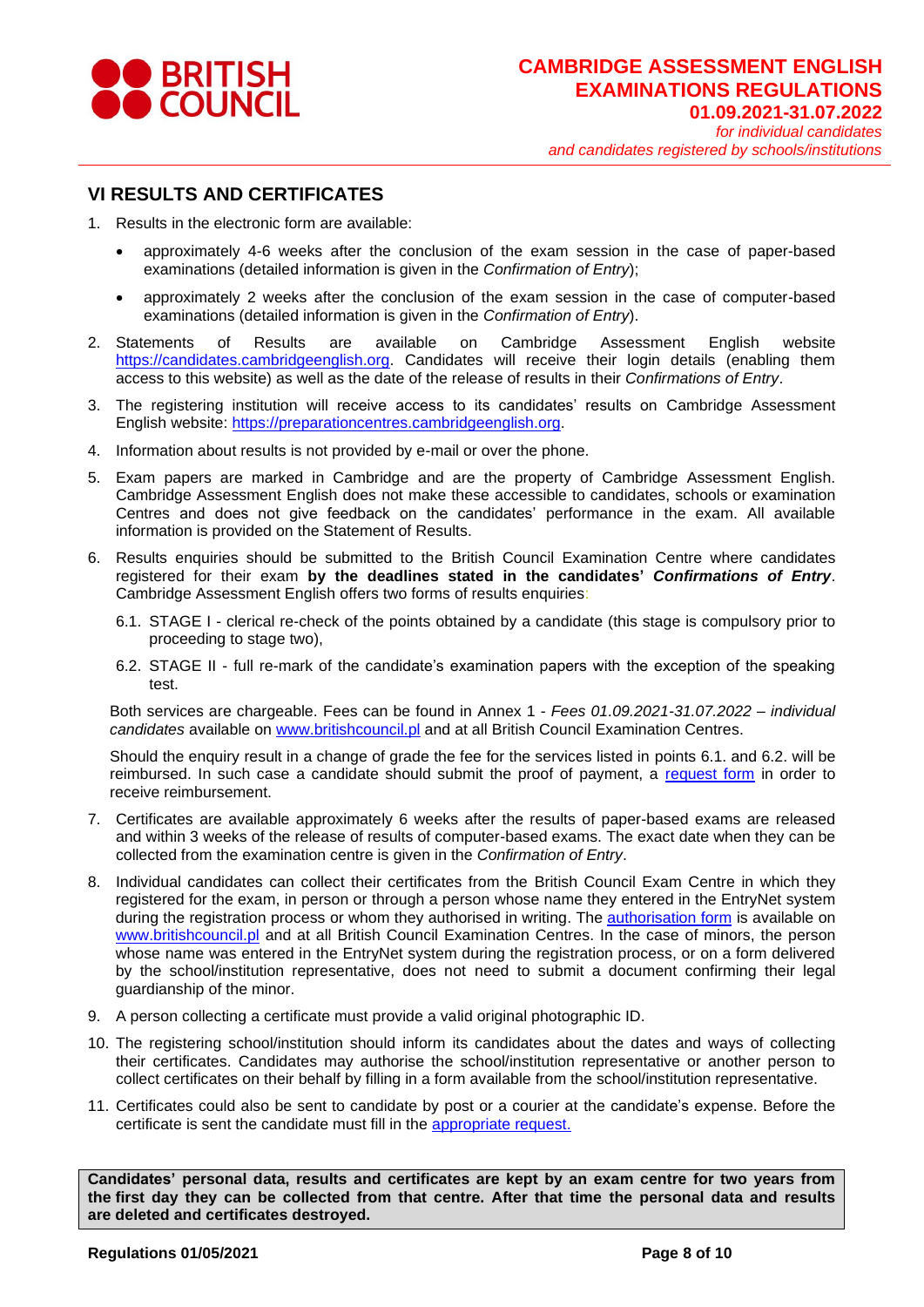

# **CAMBRIDGE ASSESSMENT ENGLISH EXAMINATIONS REGULATIONS 01.09.2021-31.07.2022** *for individual candidates*

*and candidates registered by schools/institutions*

# **VII LIABILITY OF THE BRITISH COUNCIL**

The British Council and the Examining Boards take all reasonable steps to provide continuity of service. These institutions, however, cannot be held responsible for any irregularities of service caused by circumstances beyond their control. In the case of delays, interruptions or cancellation of examinations or delays in the issue of results for reasons independent of the organisers, we will make every effort to resume normal service as soon as possible. In the abovementioned cases the British Council's liability will be limited to re-testing at a later date or a refund of the registration fee. If the delays or interruptions in the course of the examinations were caused by the organisers and lasted longer than 24 hours, or if the examinations were cancelled through a fault of the organisers, candidates may apply for compensation of loss on general terms.

**Fundacja British Council** ul. Koszykowa 54 00-675 **Warszawa T** 22 695 59 00 **F** 22 621 99 55 **E** exams@britishcouncil.pl

**Fundacja British Council** Rynek Główny 6, Szara Kamienica 31-042 **Kraków T** 12 428 59 30 **F** 12 428 59 40 **E** krakow@britishcouncil.pl

**www.britishcouncil.pl**

**© Fundacja British Council 2021**

**The United Kingdom's international organisation for cultural relations and educational opportunities.** Fundacja British Council is British Council UK subsidiary.